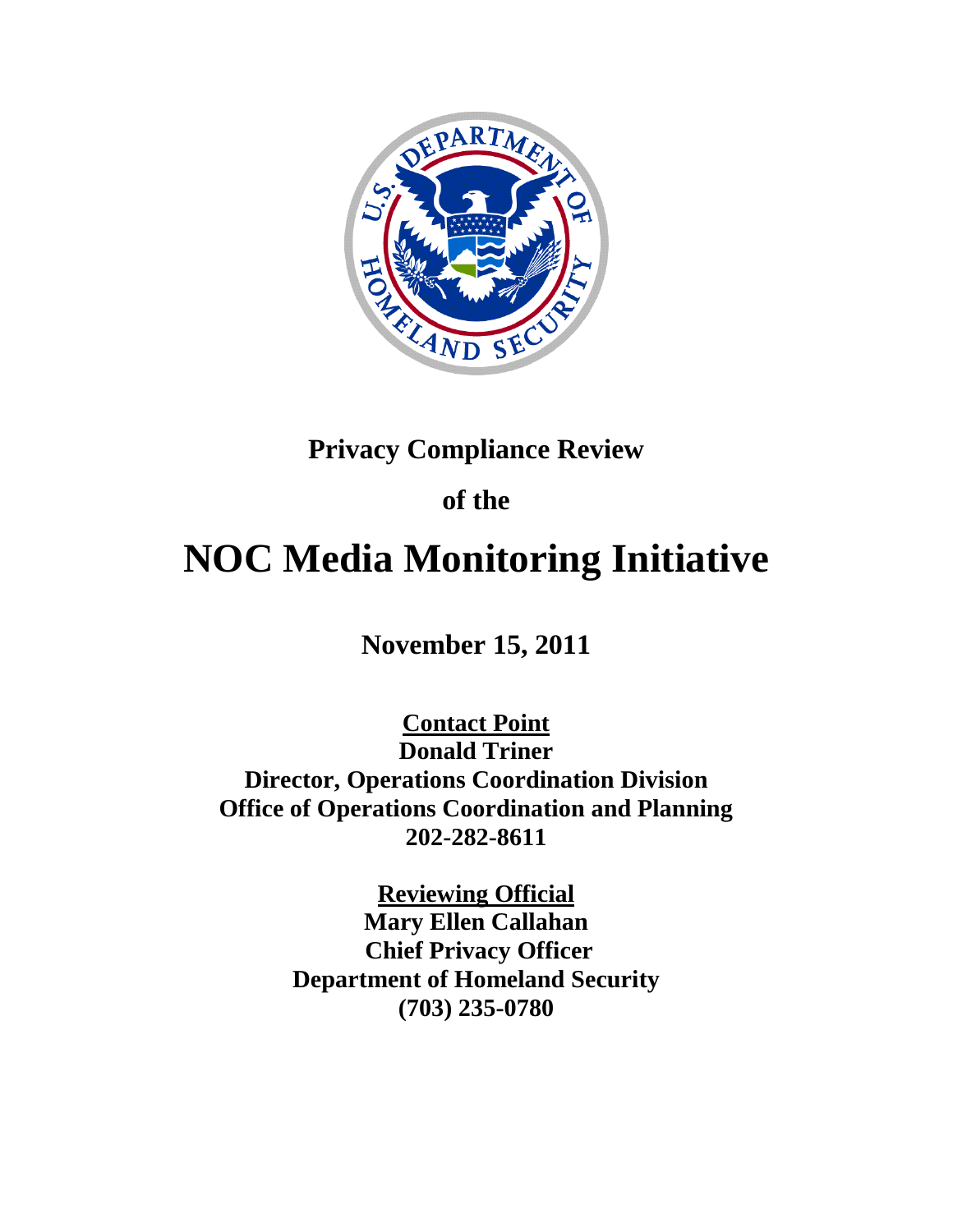

### **I. SUMMARY**

The Department of Homeland Security (DHS) Office of Operations Coordination and Planning (OPS), including the National Operations Center (NOC), launched the Social Networking/Media Capability (SNMC) to assist DHS and its components involved in the response, recovery, and rebuilding effort resulting from the earthquake and after-effects in Haiti<sup>[1](#page-1-0)</sup> as well as the security, safety, and border control associated with the  $2010$ Winter Olympics.<sup>[2](#page-1-1)</sup> These limited purposes were expanded in June  $2010<sup>3</sup>$  $2010<sup>3</sup>$  $2010<sup>3</sup>$  to meet the operational needs of the Department. Since then, and to meet its statutory requirements,<sup>[4](#page-1-3)</sup> OPS, through SNMC analysts, monitored publicly available online forums, blogs, public websites, and message boards to collect information used in providing situational awareness and establishing a common operating picture.

The DHS Privacy Office (PRIV) and OPS/NOC decided to further broaden the program's capability to collect additional information, including limited instances of personally identifiable information (PII). As such, a Publicly Available Social Media Monitoring and Situational Awareness Initiative Privacy Impact Assessment (PIA) Update<sup>[5](#page-1-4)</sup> and new DHS/OPS-004 – Publicly Available Social Media Monitoring and Situational Awareness Initiative System of Records Notice (SORN) [6](#page-1-5) were issued on January 6, 2011 and February 1, 2011 respectively and are the basis for this Privacy Compliance Review (PCR).

PRIV found OPS/NOC to be in compliance with the privacy parameters set forth in the January 6, 2011 PIA update and February 1, 2011 SORN.

#### **II. SCOPE**

On August 22, 2011, PRIV conducted a PCR to review OPS/NOC SNMC analyst activities as they related to the January 6, 2011 PIA update and February 1, 2011 SORN. The PCR was attended by OPS and NOC leadership including: Donald Triner (Director, Operations Coordination Division), Carl Gramlick (NOC Director), Raymond Cole (Senior OPS Advisor), Brad Duty (MMC Program Manager), and Jae in Yoon (Associate Director, IT). The PCR was led by Rebecca Richards (Director of Privacy Compliance), Eric Leckey (Associate Director for Privacy Compliance), and Catherine Bauer (Privacy Analyst). PRIV carried out the following activities for this PCR:

i. In advance of the PCR, PRIV sent a questionnaire to OPS/NOC which included questions regarding the initiative and the focus of the PCR.

<span id="page-1-0"></span> $1$  http://www.dhs.gov/xlibrary/assets/privacy/privacy\_pia\_ops\_haiti.pdf

<span id="page-1-1"></span><sup>&</sup>lt;sup>2</sup> http://www.dhs.gov/xlibrary/assets/privacy/privacy\_pia\_ops\_2010winterolympics.pdf

<span id="page-1-2"></span><sup>3</sup> http://www.dhs.gov/xlibrary/assets/privacy/privacy\_pia\_ops\_publiclyavailablesocialmedia.pdf

<span id="page-1-3"></span> $4$  Section 515 of the Homeland Security Act (6 U.S.C. § 321d(b)(1)).

<span id="page-1-4"></span> $^5$  http://www.dhs.gov/xlibrary/assets/privacy/privacy\_pia\_ops\_publiclyavailablesocialmedia\_update.pdf  $^6$  http://edocket.access.gpo.gov/2011/2011-2198.htm

<span id="page-1-5"></span>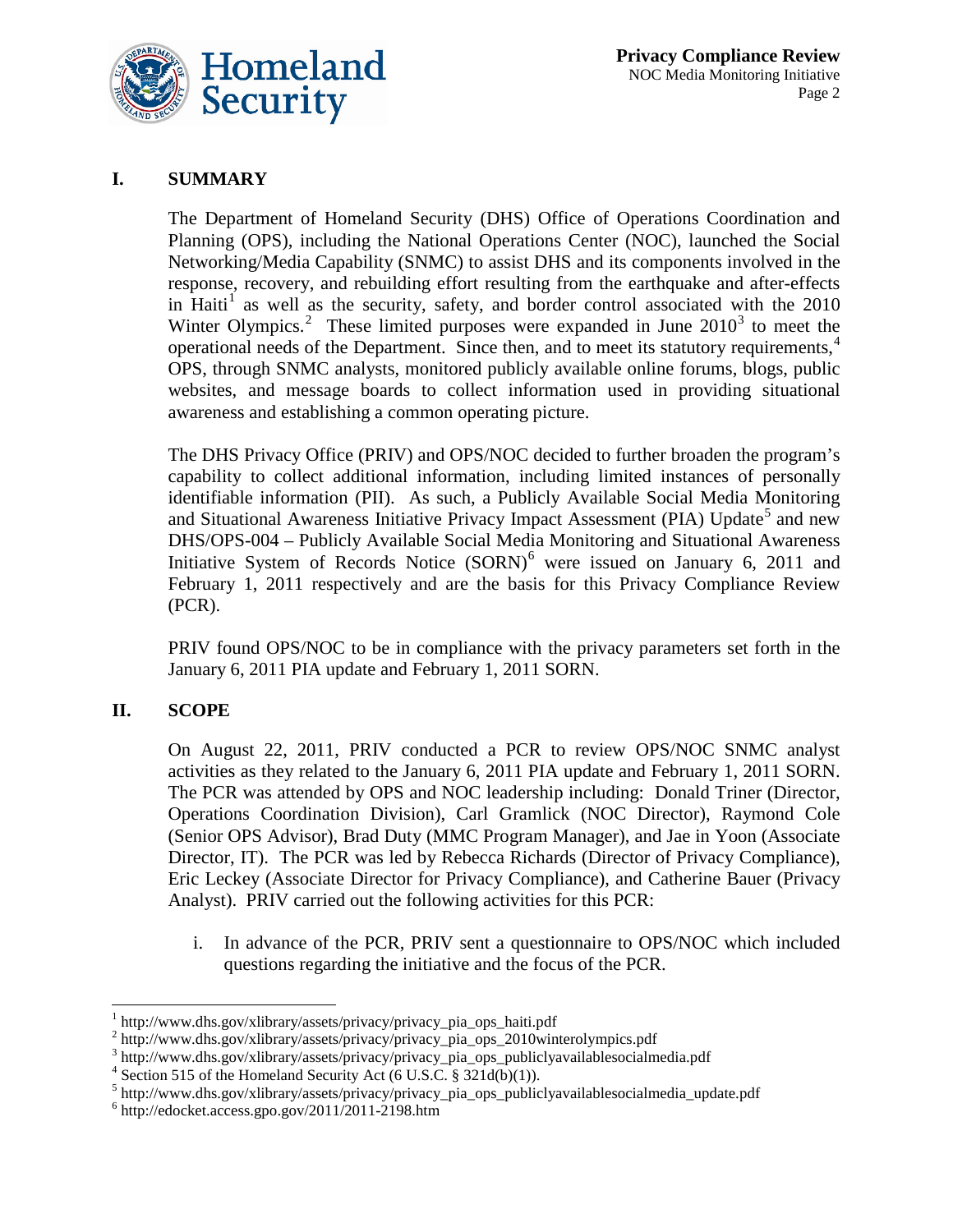

- ii. PRIV conducted a site visit of the SNMC analyst and watch desks<sup>[7](#page-2-0)</sup> to observe the SNMC analysts monitoring public websites, social networks, and blogs. The SNMC analysts provided an overview and demonstration of their responsibilities with regards to monitoring media.
- iii. PRIV observed a demonstration of the Automated Syslog Audit System<sup>[8](#page-2-1)</sup> and discussed with OPS/NOC leadership the approach to locating, analyzing, and documenting data from unique destinations.
- iv. PRIV discussed with OPS/NOC leadership the development and implementation of the Standard Operating Procedure (SOP) for the Media Monitoring Capability (MMC) Self-Audit Compliance.
- v. OPS/NOC leadership provided PRIV with the *PCR Official's Binder* which houses a snapshot of PCR activities, including the presentation for the Automated Syslog Audit System, written responses to the questionnaire, SNMC analyst training materials, and audit logs.

#### **III. FINDINGS**

The following outlines the requirements based on these compliance documents, as well as PRIV's reviews and findings.

#### **Collection of Information**

*Requirement*: OPS/NOC is permitted to collect PII on the following categories of individuals when it lends credibility to the report or facilitates coordination with federal, state, local, tribal, territorial, foreign, or international government partners: 1) U.S. and foreign individuals *in extremis* situations involving potential life or death circumstances; 2) senior U.S. and foreign government officials who make public statements or provide public updates; 3) U.S. and foreign government spokespersons who make public statements or provide public updates; 4) U.S. and foreign private sector officials and spokespersons who make public statements or provide public updates; 5) names of anchors, newscasters, or on-scene reporters who are known or identified as reporters in their post or article or who use traditional and/or social media in real time to keep their audience situationally aware and informed; 6) current and former public officials who are victims of incidents or activities related to Homeland Security; and 7) terrorists, drug cartel leaders, or other persons known to have been involved in major crimes of Homeland Security interest. PII inadvertently or incidentally collected outside the scope of these discrete set of categories of individuals shall be redacted immediately before further use and sharing.

*Review*: During a PCR preparatory self-inspection, MMC discovered that, between December 1, 2010 and August 22, 2011, twelve email reports (IOIs) inadvertently

<span id="page-2-0"></span><sup>&</sup>lt;sup>7</sup> The SNMC analyst watch is composed of two watch analysts, one assigned to monitor social networking and the other to monitor media activity.

<span id="page-2-1"></span><sup>&</sup>lt;sup>8</sup> The Automated Syslog Audit System is a tool that was developed by OPS/NOC to apply industry standard blacklists and analysis of SNMC analyst entries under established SOP processes.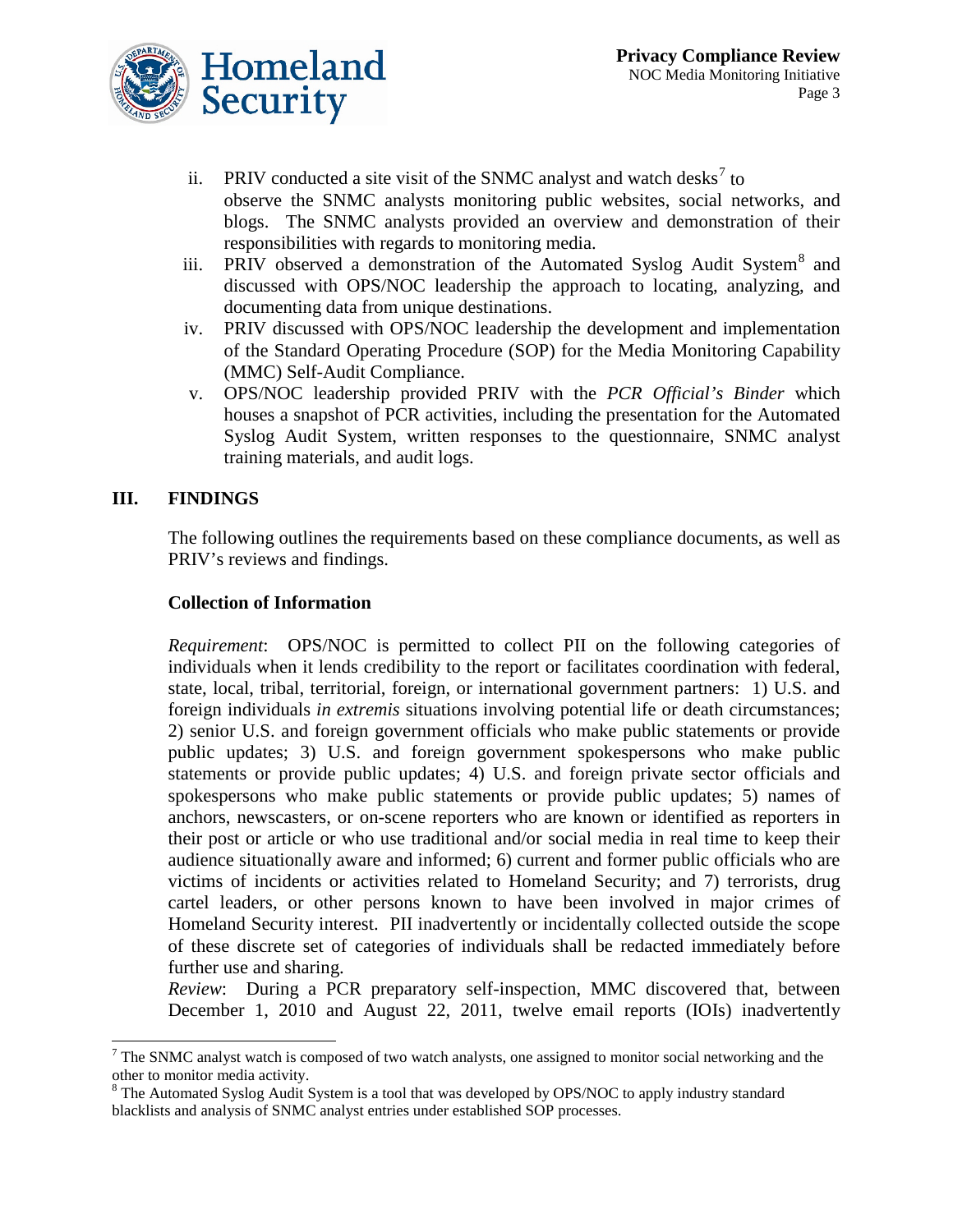

included unnecessary PII or potential PII. Redaction notices for these IOIs were sent to the recipients and all PII was deleted from the MMC Analyst computers and application database. Also during the PCR preparatory self-inspection, MMC found no incidental receipts of PII. PRIV reviewed hard copies of twelve IOIs and five redaction notices. Additionally, the Director and Associate Director of Privacy Compliance conduct spot checks on a routine basis and have found no issues. Based on the preparation for the review and the finding of IOIs that needed redaction, MMC changed the SOP so that MMC supervisors will conduct more timely reviews and analysis.

*Finding*: The new SOP will help ensure timely identification of issues, investigations (e.g. employee monitoring and interviews), and any need for additional training. Accordingly, PRIV finds that OPS/NOC meets privacy standards with respect to the redaction of PII outside the scope of the discrete set of categories of individuals.

#### **Use of Information**

*Requirement:* The OPS/NOC will only monitor publicly available online forums, blogs, public websites, and message boards to collect information used in providing situational awareness and a common operating picture.

*Review:* PRIV reviewed Appendix A of the PIA update (Social Medial Web Sites Monitored by the NOC) and found that the websites listed were all publicly available and that all use of data published via social media sites was solely to provide more accurate situational awareness, a more complete common operating picture, and more timely information for decision makers in compliance with their statutory mandate.

*Finding:* PRIV finds that OPS/NOC use of SNMC data is consistent with the stated purpose for the collection.

#### **Retention of Information**

*Requirement:* In accordance with the retention schedule and disposal policy that was established and approved by the OPS/NOC records officer and NARA (NARA #: N1- 563-08-23), the NOC will retain information for no more than five years.

*Review:* The OPS MMC capability has not been operating for five years and the retention schedule limitation of no more than five years on the discrete set of categories of individuals listed above has not had any effect.

*Finding:* PRIV will monitor that this retention schedule is followed and that only information on the discrete set of categories of individuals listed above is retained for the allotted time.

#### **Internal and External Sharing and Disclosure**

*Requirement:* OPS/NOC will share Media Monitoring Reports (MMRs) with Departmental and component leadership, private sector, and international partners where necessary, appropriate, and authorized by law to ensure that critical disaster-related information reaches government decision makers.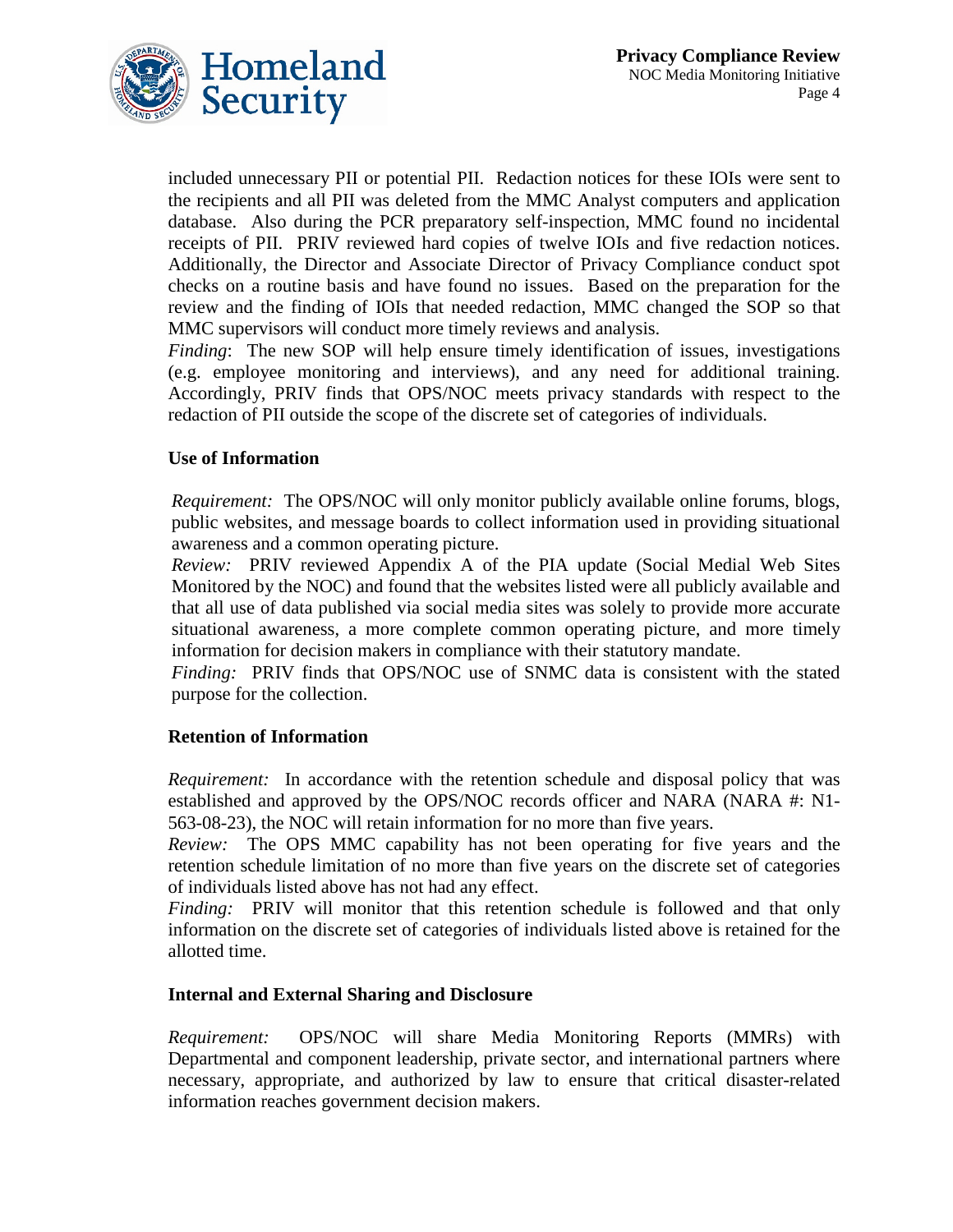

*Review:* OPS/NOC continues to email MMRs to federal employees, contractors, and private sector and international partners who have requested and been approved to receive notifications based on job description and a need-to-know the information, and as such, are on the distribution list maintained and controlled by the Director of the NOC. Additionally, MMC will notify OPS and PRIV when it has determined that there has been egregious usage identified during an audit and make available self-audit compliance reports upon request.

*Finding:* PRIV finds that the sharing of information and reports generated is sufficiently limited to those who have a need-to-know and that privacy risks are minimal in that data is gleaned only from publicly accessible websites upon which users have voluntarily posted information.

#### **Technical Access and Security**

*Requirement:* OPS/NOC must maintain a log of social media monitoring Internet-based platforms and information technology infrastructure that SNMC analysts visit under this initiative. Additionally, OPS/NOC will implement auditing at the router level for all outbound http(s) traffic and generate audit reports, which will be available for each compliance review and upon request.

*Review:* OPS/NOC maintains a log of social media monitoring Internet-based platforms and information technology infrastructure that SNMC analysts visit under this initiative. The MMC capability to conduct syslog message collection at the router level has been in operations since March 2011, for which the requirements and processes were finalized in May 2011 and are documented in the SOP for MMC Self-Audit Compliance. Since then, monthly self-audit compliance inspections and reports have been completed. PRIV observed a live demonstration of the Automated Syslog Audit System and reviewed hard copies of MMC self-audit compliance reports generated from May through July 2011.

*Finding:* PRIV finds that the automated logs are in compliance with the stated PRIV recommendations. PRIV finds that auditing at the router level for outbound http(s) traffic and generating audit reports were adequately implemented. Additionally, the MMC application server resides on a secure, firewalled, isolated private network that does not allow inbound access or connection.

#### **Privacy Training**

*Requirement:* SNMC analysts are required to take annual privacy training and specific PII training.

*Review*: PRIV reviewed OPS/NOC's PIA/PII Training Package for 2011, which includes an overview of PII and the PIA update.

*Finding*: PRIV finds that certification exams demonstrate individual learning and a training log records guidance issued on various topics.